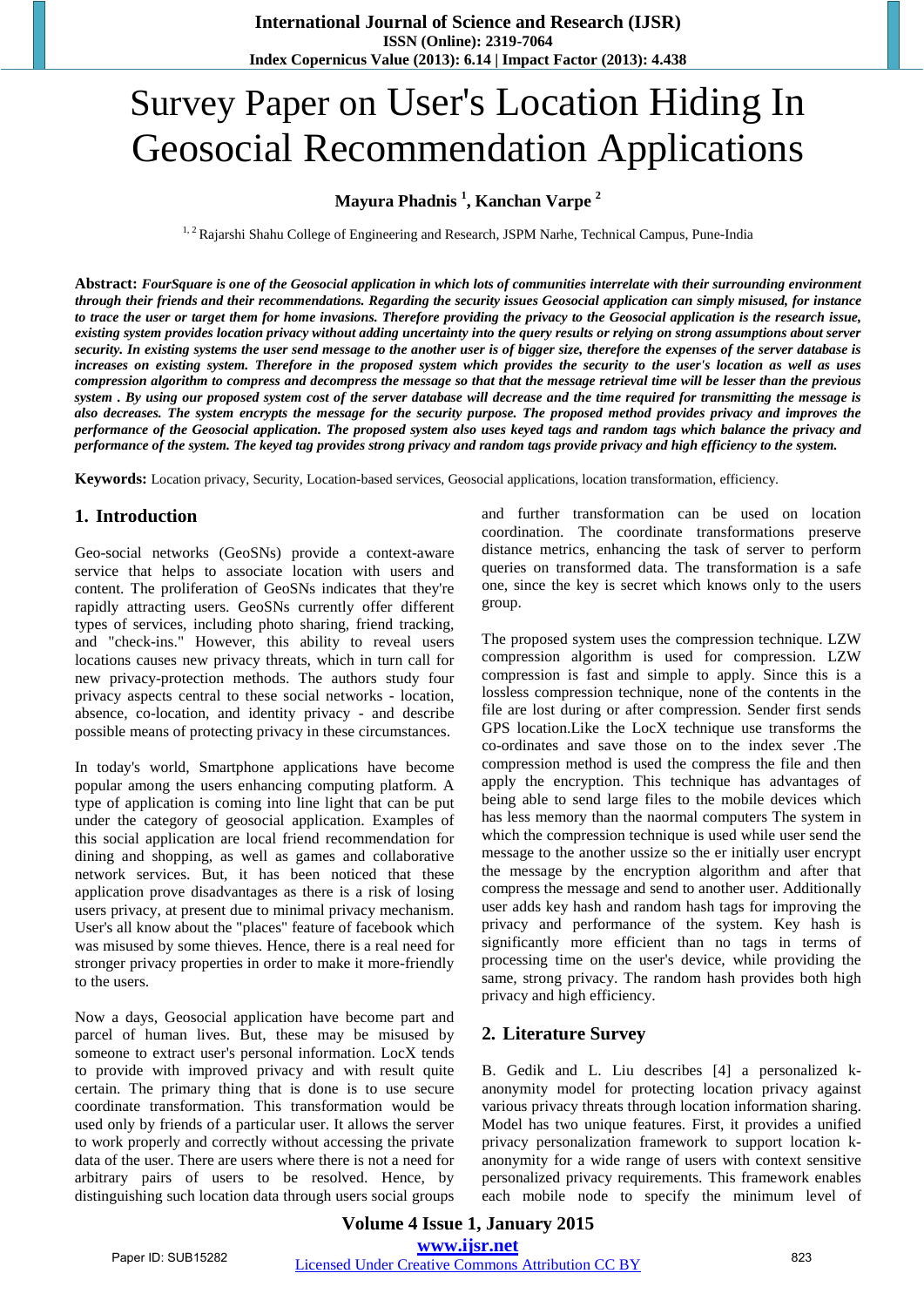### **International Journal of Science and Research (IJSR) ISSN (Online): 2319-7064 Index Copernicus Value (2013): 6.14 | Impact Factor (2013): 4.438**

anonymity it desires as well as the maximum temporal and spatial resolutions it is willing to tolerate when requesting for k-anonymity preserving location-based services (LBSs). Second, it devises an efficient message perturbation engine which runs by the location protection broker on a trusted server and performs location anonymization on mobile users' LBS request messages, such as identity removal and spatio-temporal cloaking of location information

P. Kalnis, G .Ghinita, K. Mouratidis, and D. Papadias [7] developed methods for protecting the privacy of users issuing spatial queries against location-based attacks. Specifically, prevent an attacker from inferring the identity of the query source by adapting the well-established Kanonymity technique to the spatial domain. When the user wants to find some information using location based service (LBS) without disclosing his information. The user uses a anonymizer, a trusted server .He establishes the secure connection with anonymizer. Anonymizer removes the ID of the user and transforms his location through a technique called cloaking. Cloaking hides the actual location by a Kanonymizing spatial region (K-ASR or ASR), which is an area that encloses the client that issued the query, and at least K-1 other users. The anonymizer then sends the ASR to the LBS, which returns to the anonymizer a set of candidate results that satisfy the query condition for any possible point in the ASR. Asking the same query from successive locations may disclose the identity of the querying user, who will be included in all ASRs.

T. Jiang, H.J. Wang, and Y.-C.Hu[6] states the three sources of leakage of information in a wireless networks are defined as time, location and sender node identity. System analyzes the achieved location privacy of a mobile node using the metric of privacy entropy. To obfuscate the transmission time, system introduces the opportunistic silent period, which takes place during the idle time between user's communication sessions. To prevent an attacker from using user identity for tracking, users must use frequently changing pseudonyms for communications. To prevent an attacker from using user identity for tracking, users must use frequently changing pseudonyms for communications. In an 802.11 WLAN, MAC and IP addresses are user identities that must be protected by using pseudonyms. This privacyenabled systems sacrifice service quality. Users in privacy mode will have their communications delayed if they communicate before a silent period ends.

G. Ghinita, P. Kalnis, and S. Skiadopoulo[8] proposes Prive, a distributed architecture for anonymous location-based queries, which addresses the problems of existing systems. (i) Develop a superior K-ASR construction mechanism that guarantees query anonymity even if the attacker knows the locations of all users. (ii) Introduce a distributed protocol used by mobile entities to self-organize into a fault-tolerant overlay network. In Prive, K-ASRs are built in a decentralized fashion, therefore the bottleneck of the centralized server is avoided. Since the state of the system is distributed, Prive is resilient to attacks. This approach hurts the accuracy and timeliness of the responses from the Server.

B.Hoh et al.[9] addresses the challenge of providing strong privacy guarantees while maintaining high data accuracy of time-series location data. Specifically, the key contributions of this work are:

1. Introduction of a novel time-to-confusion metric to evaluate privacy in a set of location traces.

2. Development of an uncertainty-aware privacy algorithm that can guarantee a specified maximum time-to-confusion.

S.Papadopoulos, S.Bakiras, and D.Papadias[15] proposes methods for arbitrary kNN search with strong location privacy. There are two main components in the proposed scheme: (i) the PIR functionality, and (ii) the query plan. The former ensures that the LBS is oblivious of each block retrieved by the algorithms. System employs secure hardware PIR, which is the only practical choice for PIR in databases of non-negligible size. In particular, this mechanism offers private block retrievals with constant communication cost and amortized polylogarithmic computational cost. The query plan ensures that every query retrieves the same number of blocks during its execution. A trivial solution would enforce each query to retrieve a fixed and arbitrarily large number of blocks. Its performance, although improved by using special hardware , but it is still much worse than all the other approaches. Thus it is unclear at present if this approach can be applied in real LBSs.

# **3. Problem Definition**

Due to the advancement in mobile technology, multiple geosocial applications are developed to provide the facilities for the mobile users. Users can share their reviews and recommendation through this new class of applications. But it requires continuous sensing of the users location through GPS which creates new threats for the users sensitive location information. The location information can be used for malicious purposes. This threat creates the need to hide the user's location from the outside world. Location Privacy can be achieved by separating the location information and the data. The query performance of the existing system is depend on varying put message sizes of the system. storing them on different servers. As location puts per client increases, the total data size increases, thus more data needs to be processed and the sizes of query answers increase. The recommendations from users can be saved and accessed in efficient manner irrespective of the message size.

# **4. Proposed System**

In the system the user who wants to share some information about any location retrieves the co ordinates (x,y) of that location from the GPS system. Then by using the secret rotation angle and shift , he will transform those co-ordinates say  $(x', y')$ . A random number generator is used to generate the index and is encrypted with the secret key .All the secret information is conveyed to the user's social group by using some secure media like e-mail or telephonic conversation.

Then the transformed co–ordinates along with the encrypted index will be saved on to the index server. The data corresponding to this location is encrypted with the secret key .This data is again compressed with the help of the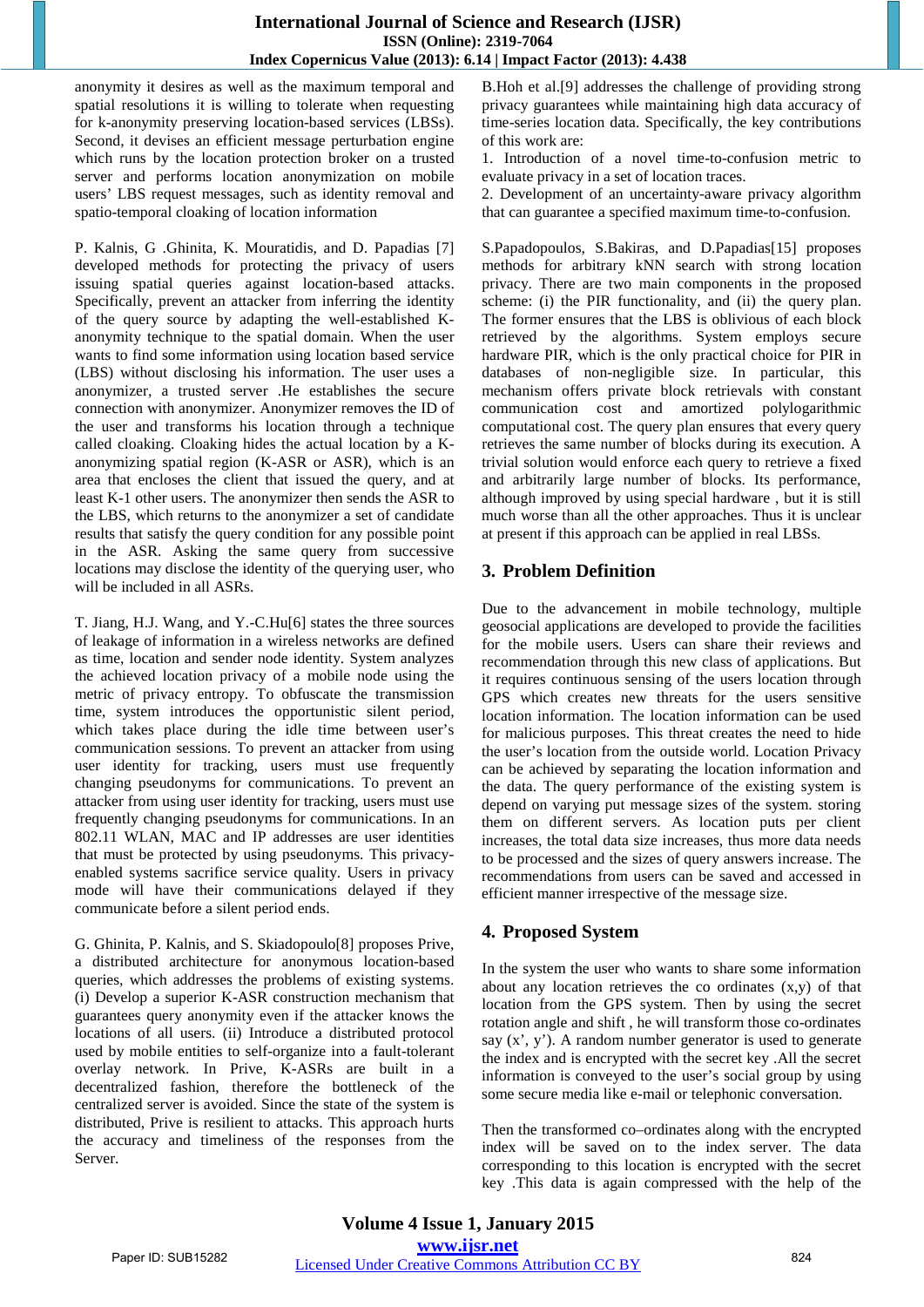compression algorithm for the efficient retrieval of the information from the data sever.

There are multiple reviews present for the same location whether from user's social group or from the unknown users, To distinguish between these two groups we can use the hash code. So the index server contains the one more field for the hash code which can be checked by the user 's friend to retrieve the actual review from his social group.

To resolve the name conflicts i.e same names for the different places the system uses special tags.

To improve the performance of review retrieval from the data server we can use the compression mechanism which compresses the reviews and stores it to the data sever.

When user's friend wants to access the reviews for the specified location again he transforms the co-ordinates and sends the query to the index server. Then he retrieves the index by using secrete key .After retrieving the index a separate query will be fired on to the data server to fetch the review. The review will first decompressed and then decrypted with the same secrete key.

In this way the recommendations can be securely communicated with in the user 's social circle without exposing his location to the outside world.



**Figure 1:** Overview of system operations

System uses following algorithms in our system:

#### **1. Data Compression algorithm**

The user data stored in databases might generate bigger sized files. Thus, the Data Compression algorithm is used to compress the generated data. The user will get these compressed files from the database.

#### **2. Data Decompression algorithm**

The files that user will get from the database will be in compressed form, as stated above. Therefore, a decompression algorithm is necessary.

#### **3. AES Encryption algorithm**

We are using the AES Encryption algorithm, instead of any other, is because of the security that it provides. Here, the user location information will be encrypted before it is sent to the server for storage purpose. Therefore, even if the attacker gets this information somehow, it won't be able to access it.

#### **4. AES Decryption algorithm**

The decryption algorithm is used to for decrypting the user location data, when the actual data will be necessary for the processing.

# **5. Conclusion**

In this paper we discussed about providing the security, privacy and increasing the performance of the locationbased social network system. Proposed work designed a security and privacy aware protocol for the system and recognized its completeness and correctness. We used the compression technique and search by tag the technique to increase a per-formance of Geosocial application. Existing system takes timefor transmitting the dataor information to the server and also the for getting the correct data. It take more time to transmit the message because the size of the message is large, which degrades the performance of the existing system. The proposed system overcomes the drawback of the LocX system and improves the performance of the system by using

the compression techniques.

## **References**

- [1] B. Schilit, J. Hong, and M. Gruteser, Wireless Location Privacy Protection, Computer, vol. 36, no. 12, pp. 135- 137, Dec. 2003.
- [2] M. Gruteser and D. Grunwald, Anonymous Usage of Location-Based Services through Spatial and Temporal Cloaking, Proc.First Intl Conf. Mobile Systems, Applications Services, 2003
- [3] M. Motani, V. Srinivasan, and P.S. Nuggehalli, PeopleNet:Engineering a WirelessVirtual Social Network, Proc. ACM MobiCom, 2005
- [4] B. Gedik and L. Liu, Location Privacy in Mobile Systems:A Personalized Anonymization Model, Proc. IEEE 25th Intl Conf.Distributed Computing Systems,2005.
- [5] B. Hoh, M. Gruteser, H. Xiong, and A. Alrabady, Enhancing Security and Privacy in Traffic-Monitoring Systems, IEEE Pervasive Computing Magazine, vol. 5, no. 4,pp. 38-46, Oct. 2006.
- [6] T. Jiang, H.J. Wang, and Y.-C. Hu, Preserving Location Privacy in Wireless Lans, Proc. Fifth Intl Conf. Mobile Systems, Applications Services, 2007.
- [7] P. Kalnis, G. Ghinita, K. Mouratidis, and D. Papadias, Preventing Location-Based Identity Inference in Anonymous Spatial Queries, IEEE Trans. Knowledge Data Eng., vol. 19, no. 12,pp. 1719-1733, Dec. 2007.
- [8] G. Ghinita, P. Kalnis, and S. Skiadopoulos, PRIVE: Anonymous Location Based Queries in Distributed